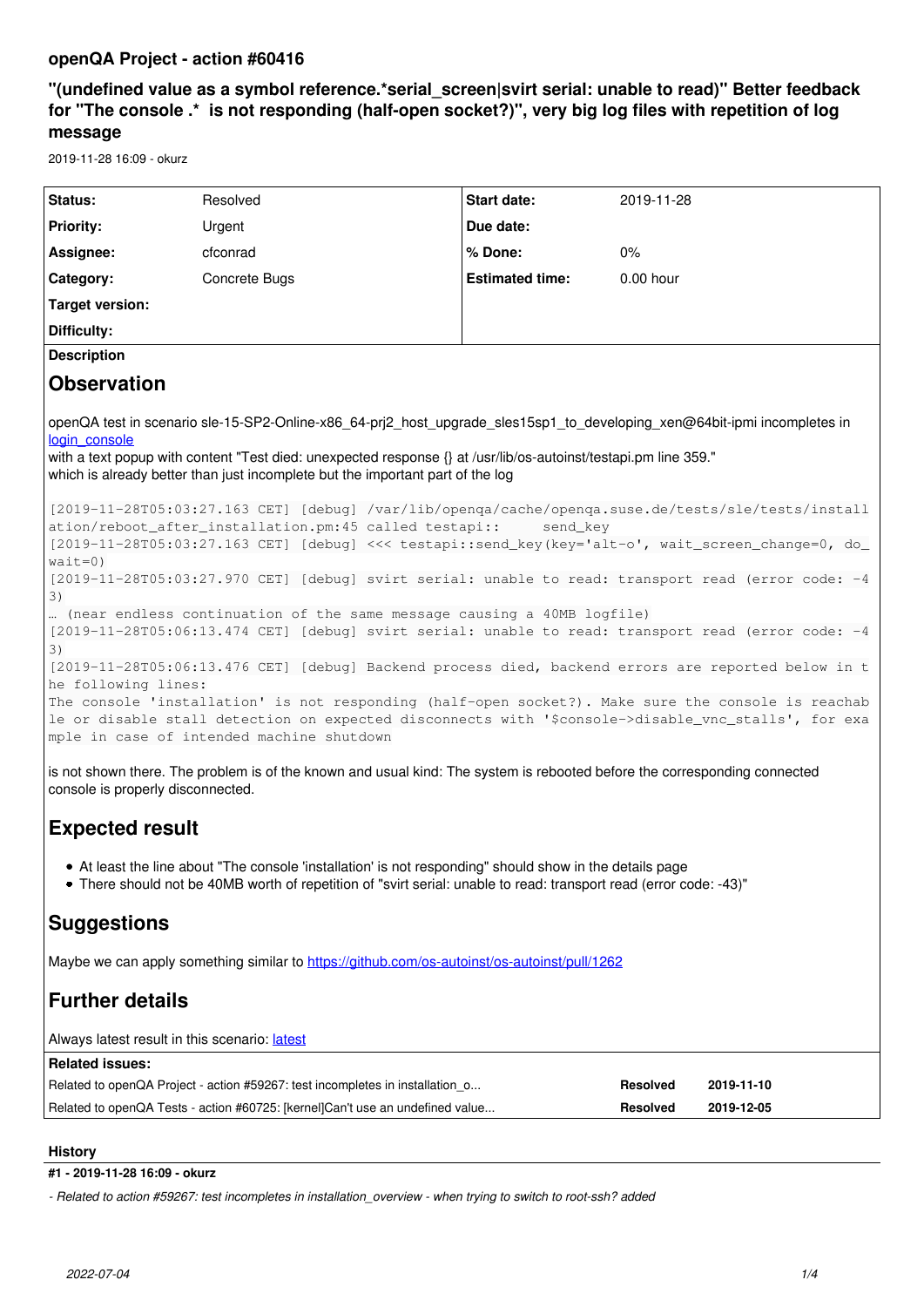## **#2 - 2019-11-28 16:10 - okurz**

*- Project changed from openQA Tests to openQA Project*

*- Subject changed from test fails in login\_console to Better feedback for "The console .\* is not responding (half-open socket?)"*

*- Category changed from Bugs in existing tests to Feature requests*

#### **#3 - 2019-11-29 08:41 - okurz**

*- Subject changed from Better feedback for "The console .\* is not responding (half-open socket?)" to Better feedback for "The console .\* is not responding (half-open socket?)", very big log files with repetition of "svirt serial: unable to read: transport read (error code: -43)"*

- *Category changed from Feature requests to Concrete Bugs*
- *Status changed from New to Workable*
- *Assignee set to cfconrad*
- *Priority changed from Normal to Urgent*

[cfconrad](progress.opensuse.org/users/30028) I have the suspicion that <https://github.com/os-autoinst/os-autoinst/pull/1166> caused this issue with the super-big logfiles as this seems to occur more often now. Can you please look into this as soon as possible? We can also revert your change again for now if you prefer.

Btw, I found this issue while monitoring incompletes. The output of daily monitoring and alerting jobs can be seen in e.g. <https://gitlab.suse.de/openqa/auto-review/-/jobs/144344>

#### **#4 - 2019-11-29 08:52 - cfconrad**

ok, I'm on it.

## **#5 - 2019-11-29 09:54 - cfconrad**

I don't understand our check ssh\_serial() error handling.

When I read this [https://www.libssh2.org/libssh2\\_channel\\_read\\_ex.html](https://www.libssh2.org/libssh2_channel_read_ex.html) which is called in <https://github.com/rkitover/net-ssh2/blob/master/SSH2.xs#L1854>, which looks like the read implementation of NET::SSH2, we need special handling for LIBSSH2\_ERROR\_EAGAIN but every other error on read() is like a connection lost.

I'm not sure, why we do not handle connection lost here properly?

# **#6 - 2019-11-29 12:42 - cfconrad**

Agreed with okurz to use Worker grenache-1:10 for debugging.

systemctl mask openqa-worker@10 systemctl stop openqa-worker@10

Next time I would try with --now --runtime

This job was "canceled" when stopping the worker https://openga.suse.de/tests/3641819.

# **#7 - 2019-11-29 13:46 - cfconrad**

As one run is quite time consuming I got a second ipmi host (tails)

ssh grenache-1 -- systemctl mask --now --runtime openqa-worker@9

## **#8 - 2019-11-29 16:47 - mkittler**

[cfconrad](progress.opensuse.org/users/30028) I'm the last who touched the error handling within that function to prevent the svirt backend's high CPU usage. Before my changes there was not error handling at all so I thought it would be a good idea to log the errors at least. Apparently that's not sufficient and even made things worse considering the huge log files we get now. It would likely be the best to remove the file descriptor from the select to give up on reading from that connection. We could also try to reconnect if that makes sense.

# **#9 - 2019-11-30 05:44 - cfconrad**

[mkittler](progress.opensuse.org/users/22072) yes, I think this will be a good idea.

I'm able to reproduce this behavior in my environment. Currently it was just 1 of 3 runs, while one run cost +2h :/

#### **#10 - 2019-12-02 11:31 - cfconrad**

*- Status changed from Workable to In Progress*

<https://github.com/os-autoinst/os-autoinst/pull/1298>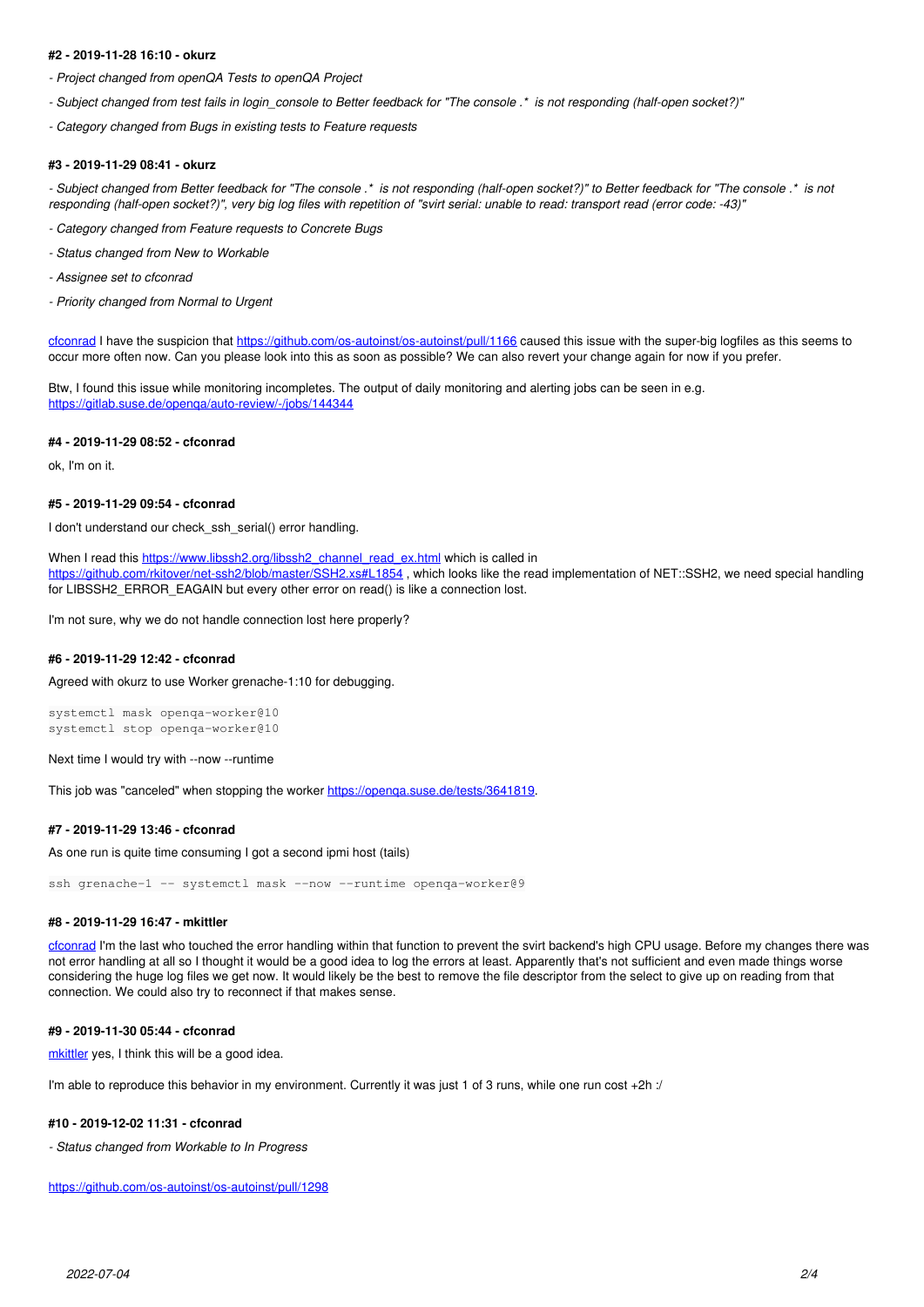#### **#11 - 2019-12-03 10:12 - cfconrad**

Enabled tails, as there are waiting jobs for him:

ssh grenache-1 -- sudo systemctl unmask --runtime openqa-worker@9

Keep grenache-1:10 for some more debugging.

#### **#12 - 2019-12-04 08:14 - waynechen55**

cfconrad wrote:

Enabled tails, as there are waiting jobs for him:

ssh grenache-1 -- sudo systemctl unmask --runtime openqa-worker@9

Keep grenache-1:10 for some more debugging.

Anything special to grenache-1:10 ? Could you help share more info about this grenache-1:10 ?

## **#13 - 2019-12-04 15:17 - cfconrad**

No there is nothing special with grenache-1:10, but when I block this worker, I'm able to use the (ipmi config)[[https://gitlab.suse.de/openqa/salt-pillars-openqa/blob/master/openqa/workerconf.sls#L585]] in my worker. And then I'm actually able to tests this.

#### **#14 - 2019-12-05 09:25 - okurz**

<https://github.com/os-autoinst/os-autoinst/pull/1298>is deployed to both o3 and osd now and it seems we do not have this problem showing up in logs anymore. Unless you plan further work here please resolve.

#### **#15 - 2019-12-05 09:36 - okurz**

however we seem to have a follow-up problem which I assume to be related to your work as you are the only one working on consoles recently: There are some incompletes , e.g. https://openga.suse.de/tests/3665709/file/autoinst-log.txt showing:

```
[2019-12-05T10:21:37.567 CET] [debug] /var/lib/openqa/cache/openqa.suse.de/tests/sle/tests/kernel/boot_ltp.pm:
45 called opensusebasetest::select_serial_terminal
[2019-12-05T10:21:37.567 CET] [debug] <<< testapi::type_string(text='
')
[2019-12-05T10:21:37.568 CET] [debug] <<< consoles::serial_screen::type_string(cmd='backend_type_string', json
_cmd_token='twSkAPBc', text='
')
[2019-12-05T10:21:37.568 CET] [debug] Backend process died, backend errors are reported below in the following
 lines:
```
Can't use an undefined value as a symbol reference at /usr/lib/os-autoinst/consoles/serial\_screen.pm line 106.

as the ticket is still "Urgent" this also applies here :)

#### **#16 - 2019-12-05 09:39 - okurz**

*- Subject changed from Better feedback for "The console .\* is not responding (half-open socket?)", very big log files with repetition of "svirt serial: unable to read: transport read (error code: -43)" to "(undefined value as a symbol reference.\*serial\_screen|svirt serial: unable to read)" Better feedback for "The console .\* is not responding (half-open socket?)", very big log files with repetition of log message*

# **#17 - 2019-12-05 12:42 - cfconrad**

I also have created a ticket to it. As this is actually a regression of <https://progress.opensuse.org/issues/55883>PR: <https://github.com/os-autoinst/os-autoinst/pull/1274>

### **#18 - 2019-12-05 12:43 - cfconrad**

The issue is fixed by this: <https://github.com/os-autoinst/os-autoinst/pull/1313>

## **#19 - 2019-12-05 12:44 - cfconrad**

*- Related to action #60725: [kernel]Can't use an undefined value as a symbol reference at /usr/lib/os-autoinst/consoles/serial\_screen.pm line 106. added*

#### **#20 - 2019-12-05 15:38 - cfconrad**

*- Status changed from In Progress to Resolved*

I would set this error now to resolved.